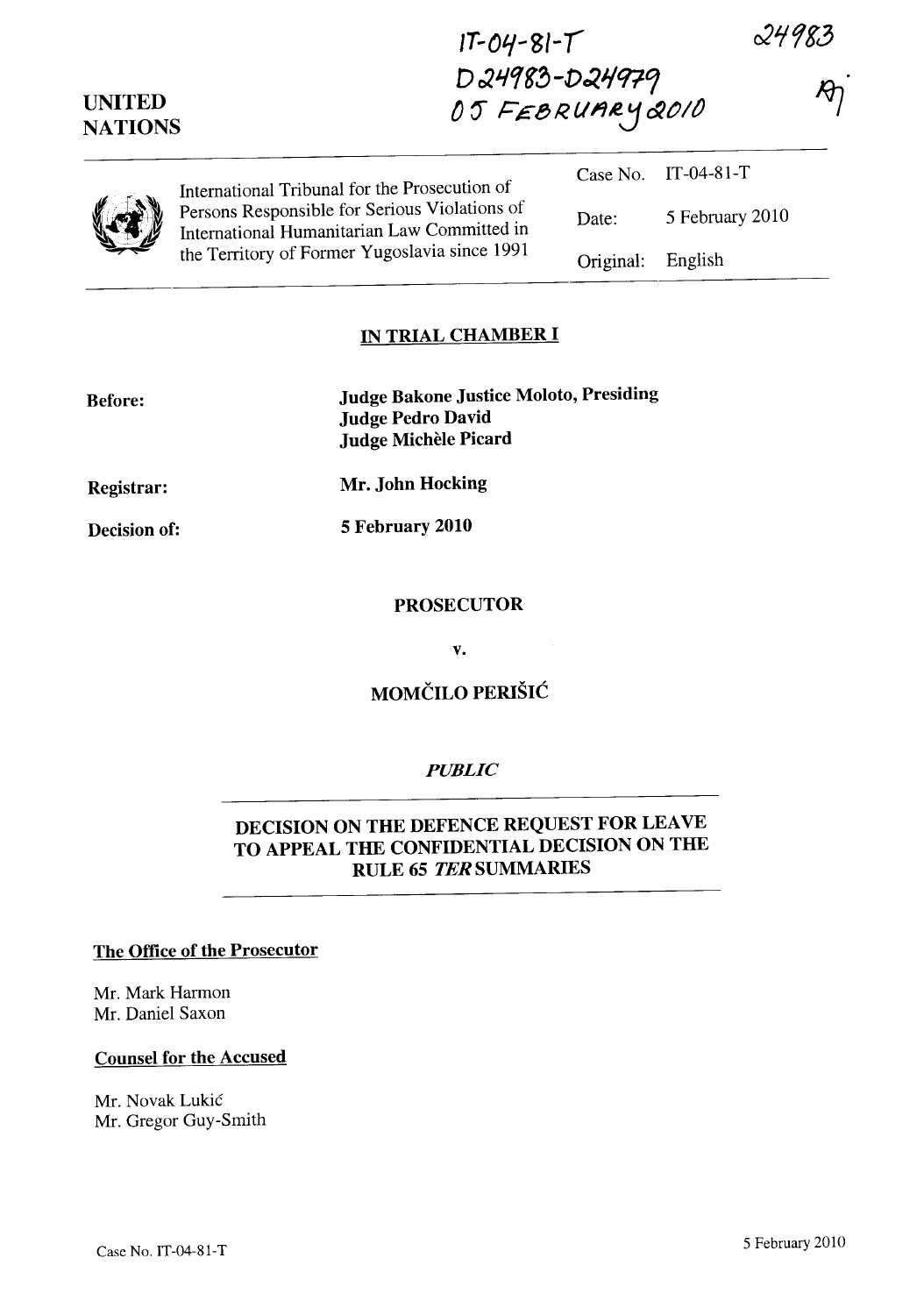**TRIAL CHAMBER I** ("Trial Chamber") of the International Tribunal for the Prosecution of Persons Responsible for Serious Violations of International Humanitarian Law Committed in the Territory of the former Yugoslavia since 1991 ("Tribunal") is seised of the Defence "Request for Certification for Appeal From 3 February 2010 Confidential Decision on Prosecution's Motion for Compliance with 65ter (G), filed publicly on 05 February 2010 ("Request"). The Trial Chamber hereby renders its Decision.

## **A. Submissions**

1. In its Request the Defence seeks certification for interlocutory appeal of the Trial Chamber "Decision on Prosecution Motion for Defence Compliance with 65 *ter(G)"* filed confidentially on 3 February 2010 ("Impugned Decision"), wherein the Trial Chamber granted the Prosecution's motion for Defence to comply with its Rule 65ter (G) obligations regarding witness summaries ("Prosecution Motion"). <sup>1</sup>

2. The Defence additionally requests the Trial Chamber to stay its Confidential Decision of 3 February 2010 pending the resolution of the matter.<sup>2</sup>

3. The Defence, in submitting that both prongs of Rule 73 (B) dealing with the requirements for certification for interlocutory appeal have been met, contends that the Trial Chamber committed two errors and that each on its own suffices to warrant review and would significantly affect the fair and expeditious conduct of the proceedings.<sup>3</sup>

4. Firstly, the Defence argues that the trial Chamber erred by failing to address the issue regarding the Defence's inability to have access to two confidential decisions being relied upon by the Prosecution. The Defence contends that the Trial Chamber cited the same two decisions as the only law in support of its findings thereby rendering the Decision of the Trial Chamber predicated upon information which the Defence was unable to view or address.<sup>4</sup>

5. Further, the Defence submits that the Trial Chamber by holding that the Defence should "provide information regarding what each witness actually is expected to say", erred in the second instance as this holding is "confusing and in contradiction to the requirement of providing a summary of facts".<sup>5</sup>

<sup>&</sup>lt;sup>1</sup> Prosecution Motion for Defence Compliance with Rule 65ter(G), filed confidentially on 28 January 2010; Request, paras. 1, 15.

Request, paras 2, 16.

 $3$  Request, paras 9, 10.

<sup>4</sup> Request, para. 11.

<sup>5</sup> Request, para. 12.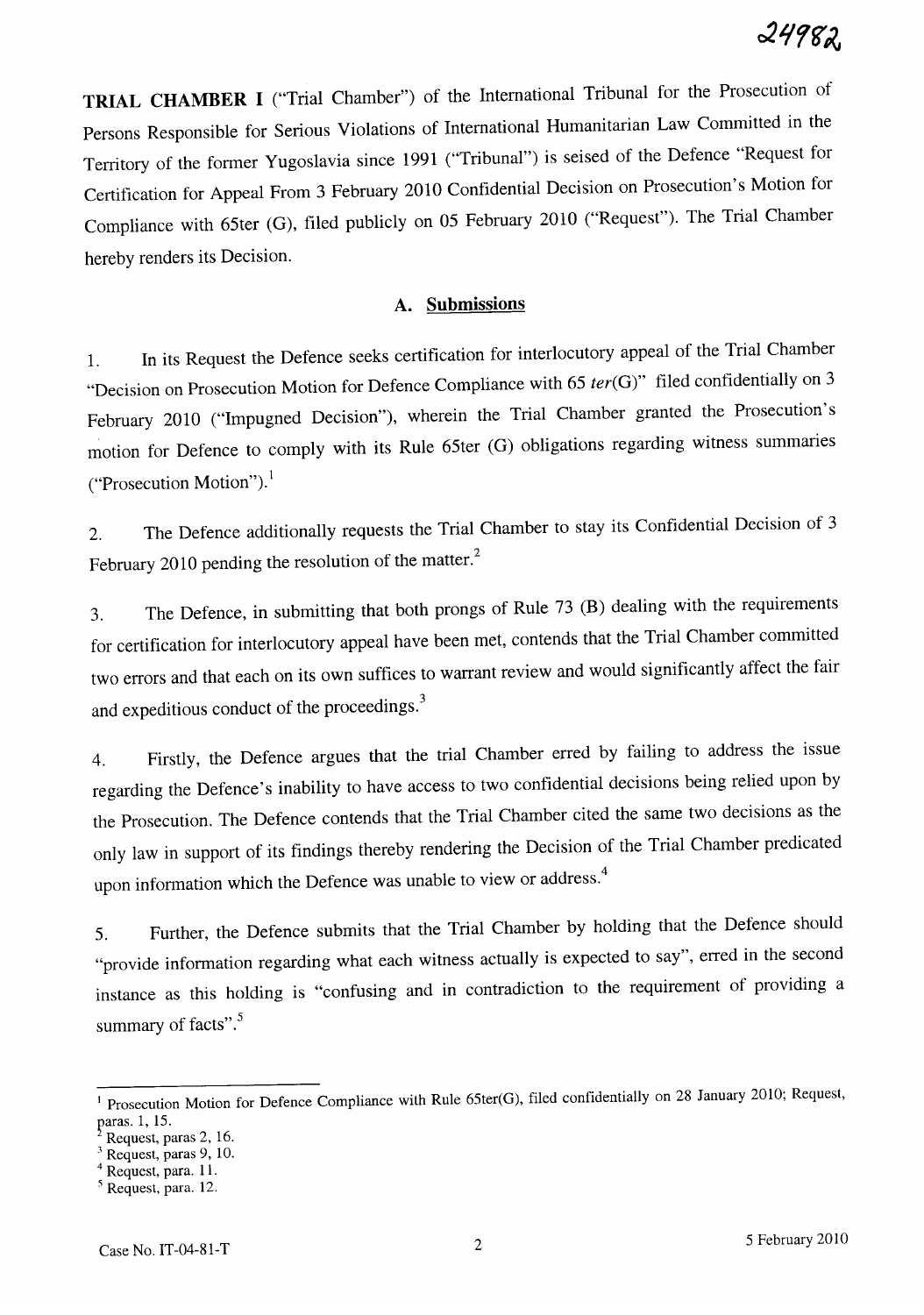6. In addressing the second criterion of Rule 73 (B), i.e. that an immediate resolution of the issue by the Appeals Chamber may materially advance the proceedings, the Defence contends that the resolution of this issue will permit the Defence case to commence since it had been deferred until further notice *inter alia* due to the Prosecution's objection to the 65ter summaries.<sup>6</sup>

7. The Defence finally argues that the resolution of this issue at the present time would remedy the potential problem of further litigation on this issue at a later point in trial thereby also avoiding additional delays and waste of court time on this issue.<sup>7</sup>

8. In light of the merits of the Request and the need for the Trial Chamber to decide urgently on it, the Trial Chamber finds it appropriate to issue its decision even in the absence of a response from the Prosecution.

## **B. Applicable Law and Discussion**

9. Rule 73(B) of the Rules requires that the following two cumulative criteria be satisfied before a Trial Chamber may grant an application for certification to appeal: (i) the decision in question must involve an issue which would significantly affect the fair and expeditious conduct of the proceedings or the outcome of the trial, and (ii) an immediate resolution of the issue by the Appeals Chamber may, in the opinion of the Trial Chamber, materially advance the proceedings.

10. Even when an important point of law is raised, "the effect of Rule 73(B) is to preclude certification unless the party seeking certification establishes that both conditions are satisfied."<sup>8</sup> Furthermore, even in case where both requirements of the Rule are satisfied, certification remains in the discretion of the Trial Chamber.<sup>9</sup>

11. In relation to the first prong of Rule 73 (B), the Trial Chamber notes that the Defence advances two arguments in its Request. The first argument is that both the Prosecution Motion and the Impugned Decision rely on confidential Decisions which the Accused was not able to view or address, thereby significantly affecting the fair and expeditious conduct of the proceedings. The second argument is that the Trial Chamber erred in the standard applicable to Rule 65 *ter(G)*  witness summaries.

 $<sup>6</sup>$  Request, para. 13.</sup>

<sup>7</sup> Request, para. 14.

*<sup>8</sup> See* e.g., *Prosecutor* v. *Karadzic,* Case no. IT-95-5/1S-PT, Decision on Accused's Application for Certification to Appeals, 19 January 2009; *Prosecutor* v. *Milutinovie et. aI.,* Case No. IT-05-S7-T, Decision on Lukic Motion for Reconsideration of Trial Chamber's Decision on Motion for Admission of Documents from Bar Table and Decision on Defence Request for Extension of Time for Filing of Final Trial Briefs, 2 July 200S ("Lukic Decision"), para. 42.

<sup>&</sup>lt;sup>9</sup> Prosecutor v. *Karadzić*, Case no. IT-95-5/18-PT, Decision on Accused's Application for Certification to Appeals, 19 January 2009; *Prosecutor* v. *Tolimir,* Case No. 1l-05-SSI2-PT, Decision on Motion for Certification to Appeal the 11 December Oral Decision, 15 January 200S, para. 4.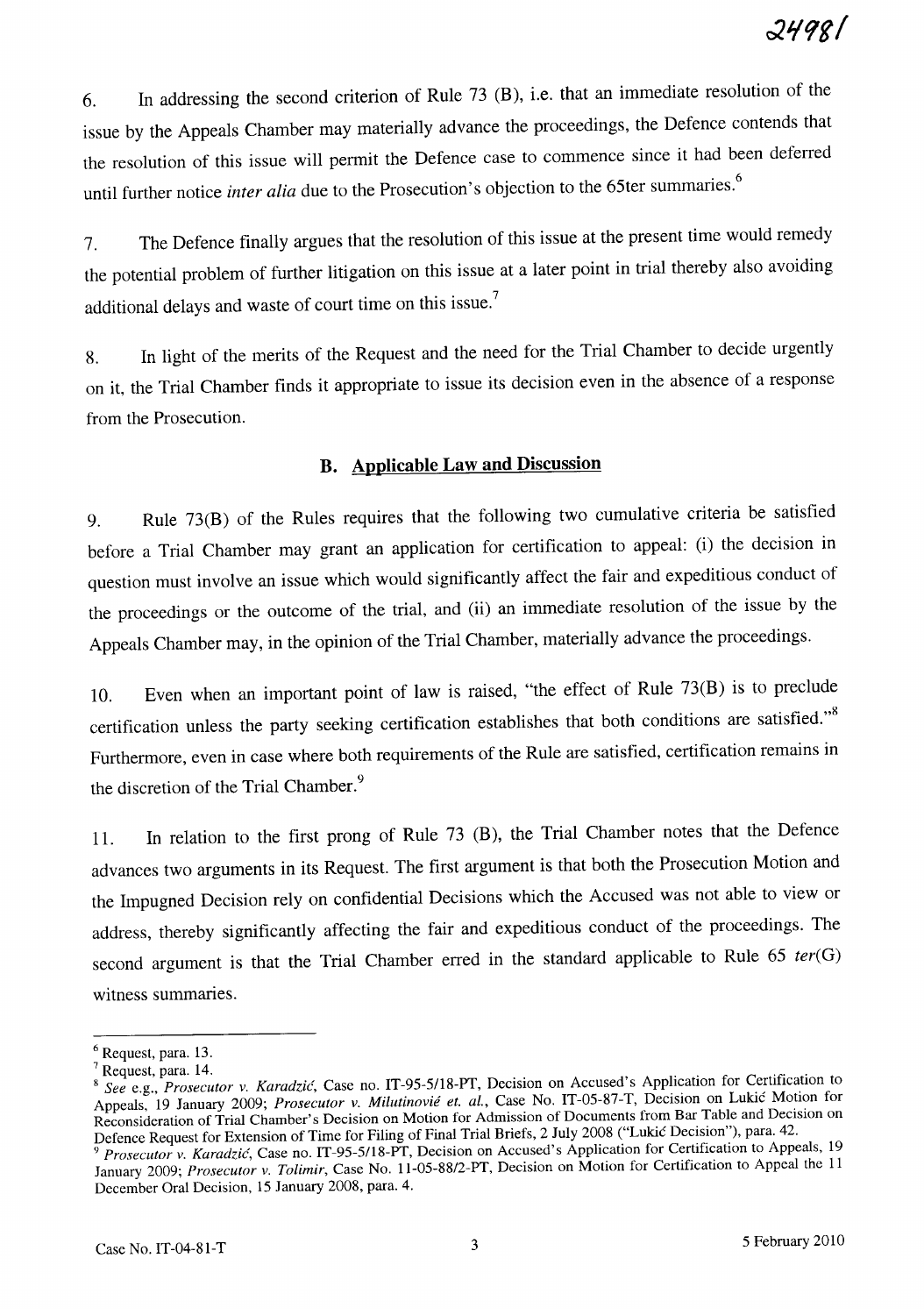12. The Chamber is not satisfied that the first argument meets the first prong of Rule 73 (B). Indeed, instead of advancing the expeditious conduct of the proceedings, the Trial Chamber is of the view that referring the matter to the Appeals Chamber would result in undue delay. Furthermore, in relation to whether the Defence inability to have access to confidential decisions significantly affect the fairness of the proceedings, the Trial Chamber is of the view that the issue raised by the Defence is not suitable for an interlocutory appeal and can be dealt with at trial.

13. In this regard, the Trial Chamber deems it important to clarify that it did not address the issue of the Defence inability to review the mentioned confidential decisions for the reason that the Defence did not *request* access to the said decisions. More specifically, the Trial Chamber recalls that the Defence in its Response stated that since "the Defence is unable to properly assess the factual and legal underpinnings of the Prlic decision and its references[,] [a]s a result, the Prosecution's assertion in the second half of paragraph 5 should be given no weight at all."<sup>10</sup> The Trial Chamber duly considered this argument in its Impugned Decision and did not interpret it as a request by the Defence to have access to these decisions. It was always open to the Defence to request access to the confidential material.

14. As for the second argument that the Trial Chamber erred in the legal standard to be applied in relation to Rule 65 *ter* summaries, the Trial Chamber finds that this argument put forward by the Defence is related to the correctness of the Impugned Decision and does not substantiate the claim that the alleged error of the Trial Chamber would *significantly* affect the fair and expeditious conduct of the proceedings or the outcome of the trial.

15. In light of the foregoing, as the prongs of Rule 73 (B) are cumulative and the Defence has not met the first prong, the Trial Chamber will not deal with the second prong.

## C. **Disposition**

16. For the foregoing reasons and pursuant to the Rule 73(B) and 126 *his* of the Rules, the Trial Chamber

**DENIES** the Request.

<sup>&</sup>lt;sup>10</sup> Response to Prosecution Motion for Defence Compliance with Rule 65 *ter(G)*, publicly redacted version filed on 5 February 2010, para. 5. *See also* Hearing of 29 January 2010, T. 9811.